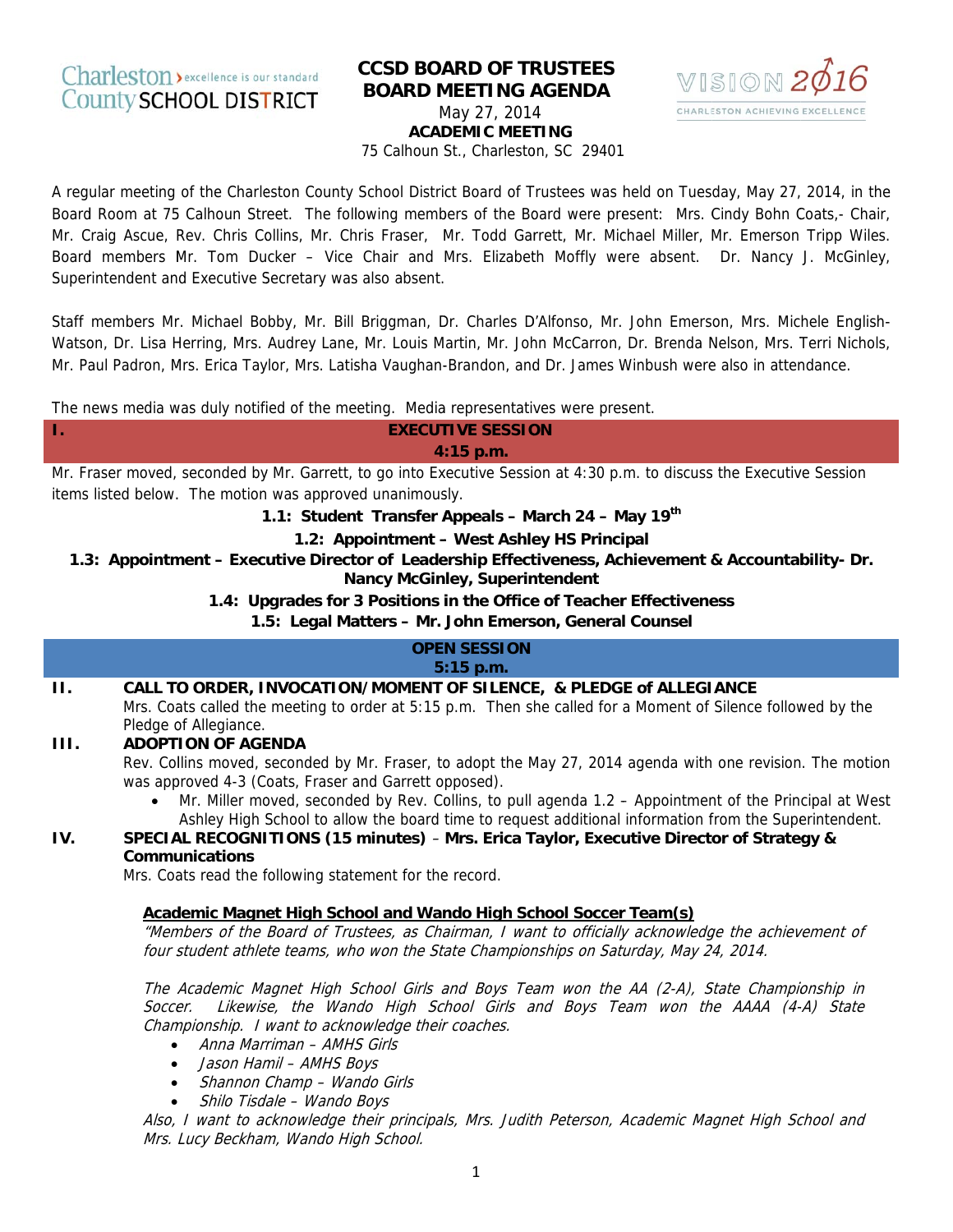As always, we want to thank these students, their teachers, coaches, and most especially their parents. Charleston County School District is proud of their accomplishments, and wishes them much luck and success.

Members of the Board, I respectfully submit this statement, and acknowledgement of our student athletes for the record. Thank you."

### **V. SUPERINTENDENT'S REPORT – Dr. Nancy J. McGinley, Superintendent of Schools**

On behalf of Dr. Nancy McGinley, Dr. Lisa Herring, Chief Academic Officer, reported the following:

- Dr. Herring said since Memorial Day is a day of remembrance for those individuals who have died in service to the United States of America, those who have made the ultimate sacrifice to defend liberty should be saluted and honored.
- Moody's Investor Services has upgraded the district's obligation debt rating saving tax payers thousands of dollars on future payments that would have been used to pay interest on debt. This upgrade is because of CCSD's stellar financial management practices. The district's academic progress and track record of good financial stewardship was acknowledged. Mr. Michael Bobby and staff were commended for the rating upgrade. This is a win-win for the Charleston community.
- School Climate survey results were provided.
- Dr. Herring noted the accomplishments of both the Wando Boys Soccer team and the Academic Magnet Girls Soccer team for taking home state titles this past weekend.
- Graduation ceremonies begin next week. On Friday, May  $30<sup>th</sup>$ , students, staff and administrators are asked to wear their college gear in honor of college signing day.
- A moment of silence was requested in memory of the three students that died within the last month. Ty'Quan President, a 16 year old Garrett HS student was killed while riding his bike in his neighborhood, Ethen Richardson, an 8 year old Pinckney ES student died after a year-long battle with brain cancer a few weeks ago and this past weekend, Hugh Buyck died of a boating accident. Hugh was a rising senior at Wando HS. She reminded everyone of how precious life is.

#### **VI. VISITORS, PUBLIC COMMUNICATIONS**

Mr. Ascue acknowledged Mr. Bobby and staff for improved bond rating.

- 1. Ms. Robin Berlinsky with Engaging Creative Minds at C. E. Williams extended an invitation to board members to visit one of the fourteen schools to observe the program.
- 2. Mr. Kevin Smith, Principal at CE Williams, addressed the board in support of the Engaging Creative Minds curriculum. He thanked the Board for their support of the program and spoke of the impact the program has had on his students and staff.
- 3. Ms. Rachel Donelson, a parent of a student at Oakland Elementary, distributed information to board members. Then she expressed concerns about the bullying of her children at school or on the school bus. She requested a zero policy on bullying, counseling for victims, etc. She also said the school's Principal and the Board should be held accountable for the incident.
- 4. Ms. Bailey Brown addressed the Board about the student that was bullied at Oakland Elementary. She shared her personal experience of being bullied 20 years ago at Oakland Elementary. She asked the Board to be more supportive of the Donelson family and others that are bullied.
- 5. Mr. Anthony Blake, a Durham driver, expressed diversity concerns as it relates to Durham employees at the Azalea bus lot. He said upon his arrival, some employees at the Azalea Avenue lot were African Americans. However, all of the African American employees have since been replaced with individuals of a different race. Also, he said none of the supervisors were qualified because they are not certified drivers.
- 6. Mr. Leonard Riley addressed the Board about Marquetta Cooper's dismissal from Durham Transportation Services. He asked if the dismissal was investigated. Mr. Ascue said the committee is investigating at this time. Mr. Miller said the next meeting is Thursday and its more of a fact finding investigation. The Ad Hoc Committee will bring a recommendation to the Board.
- 7. Ms. Tyneshia Russ thanked the board for its investigative efforts to resolve the issues with Durham buses. She asked the committee to include them in the decision-making. She said Durham is bound by the contract with the district. She asked the Board to hold Durham accountable.

# **VII. APPROVAL OF MINUTES/EXECUTIVE SESSION AGENDA ITEMS**

# **7.1: A. Open Session Minutes of May 12, 2014, 2014**

Mr. Fraser moved, seconded by Mr. Garrett, to approve the open session minutes of May 12, 2014. The vote was 7-0.

Mrs. Coats inquired about agenda item 1.4 questioning why only seven members voted on that item.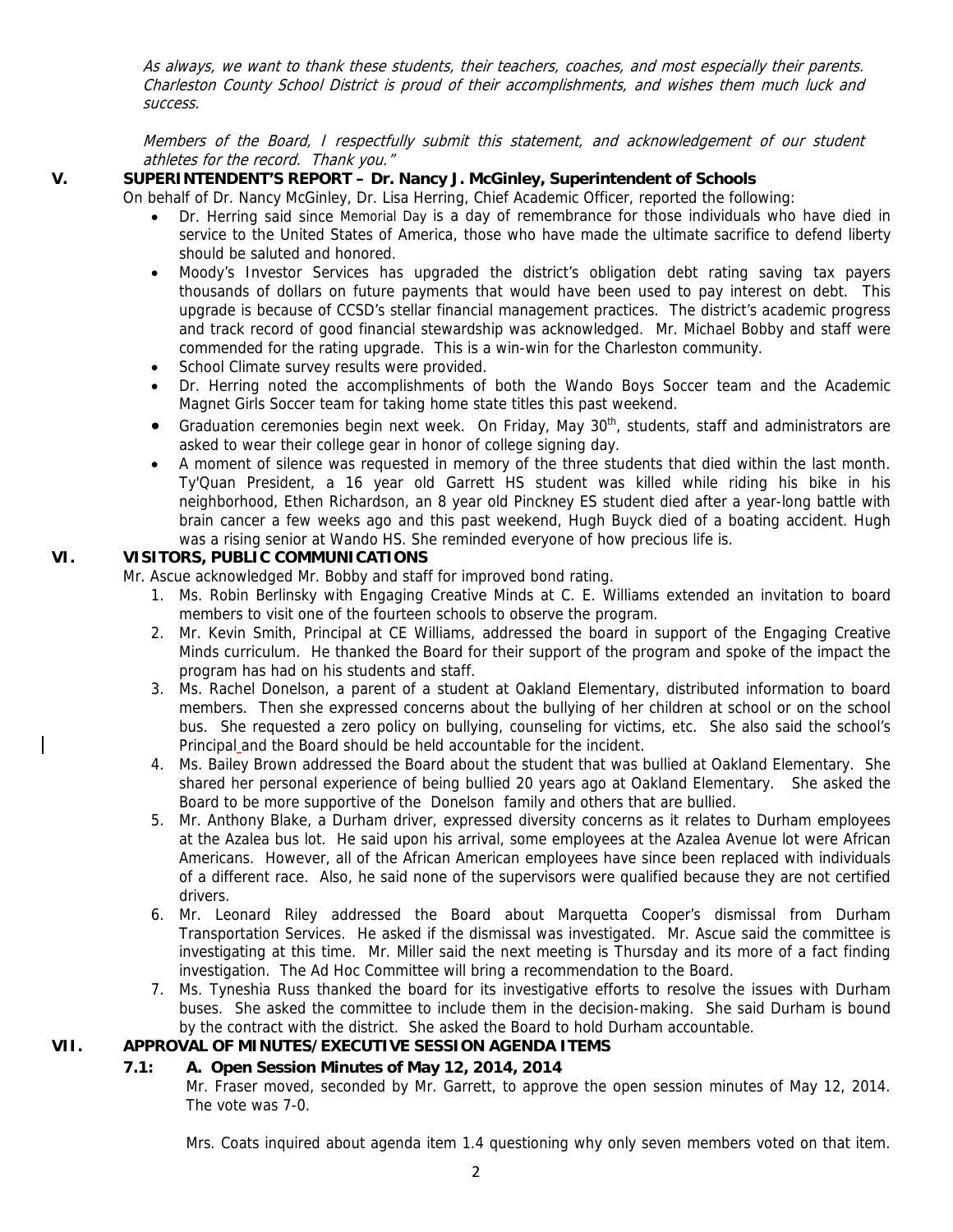Mr. Garrett said he was out of the room. Therefore, he did not vote.

Also, Mr. Garrett confirmed that he did not vote on the agenda item regarding Hill Construction.

# **7.2: Executive Session Action Items of May 27, 2014**

The Board voted on the following executive session action items of May 27, 2014.

# **1.1: Student Transfer Appeals – March 24 – May 19th**

Mr. Miller moved, seconded by Ascue, to approve student transfer appeals received May 24 – May 19, 2014 that follows. The vote was 7-0.

Approve Section A:  $\#4$ ,  $\#13$ ,  $\#20$ ,  $\#21$ , and  $\#25$ ; pull  $\#2$  &  $\#19$  for further inquiry; and refer all others to the lottery in accordance to policy JFABC.

# **1.2: Appointment – West Ashley HS Principal - Pulled**

The Board did not vote on the appointment of a principal for West Ashley HS since this item was pulled earlier from the agenda during the approval of the agenda.

# **1.3: Appointment – Executive Director of Leadership Effectiveness, Achievement & Accountability- Dr. Nancy McGinley, Superintendent**

Mr. Ascue moved, seconded by Mr. Garrett, to approve the recommendation to appoint Mr. Charles D'Alfonso to the position of Executive Director of Leadership Effectiveness. The vote was 5-2 (Collins and Miller opposed).

Rev. Collins said the position title listed on the website was different. Dr. Herring said the information on the website is incorrect. Mr. Briggman said it was previously the position held by Melissa Matarazzo. However, the revised title included responsibilities over the Office of Student Assessment.

# **1.4: Upgrades for 3 Positions in the Office of Teacher Effectiveness**

Mr. Ascue moved, seconded by Mr. Garrett, to approve the request to upgrade 3 positions in the Office of Teacher Effectiveness. The vote was 5-2 (Coats and Miller opposed).

**1.5: Legal Matters – Mr. John Emerson, General Counsel** 

The Board discussed legal matters in Executive Session. However, no action was taken.

### **7.3: Financial Minutes of May 12, 2014**

Mr. Fraser moved, seconded by Mr. Miller, to approve the financial minutes of May 12, 2014. The vote was 7-0.

### **VIII. CAE UPDATE**

#### **IX. MANAGEMENT REPORT(S)**

#### **9.1: 1st Reading of the 2014-15 Budget**

The Board received information on the 1<sup>st</sup> Reading of the 2014-15 Budget. However, since no additional information was required, staff did not make a presentation on the  $1<sup>st</sup>$  Reading of the 2014-2-15 Budget.

# **X. COMMITTEE REPORT(S)**

### **10.1: Audit & Finance Committee – Mr. Todd Garrett**

#### **A. Audit & Finance Committee Update**

The Committee will provide information and receive input from Board members on the following: -Items that are currently before the committee that have not been brought forward to the Board; -Future topics the committee plans to bring forward; and -What is needed to move the item forward?

#### **11.1: 1st Reading of the 2014-2015 Budget**

Rev. Collins moved to approve the 1st reading of the 2014-2015 budget, subject to necessary modifications. Mr. Garrett seconded the motion and offered an amendment to approve the 2014- 2015 budget, subject to no tax increases. Mr. Collins accepted the amendment. The vote was 7-0.

Mrs. Coats asked board members to submit their recommendations for budget modifications to Mr. Bobby prior to the next board meeting.

### **10.2: Policy & Personnel Committee – Mr. Tripp Wiles**

#### **A. Policy Committee Update**

The Committee will provide information and receive input from Board members on the following: -Items that are currently before the committee that have not been brought forward to the Board;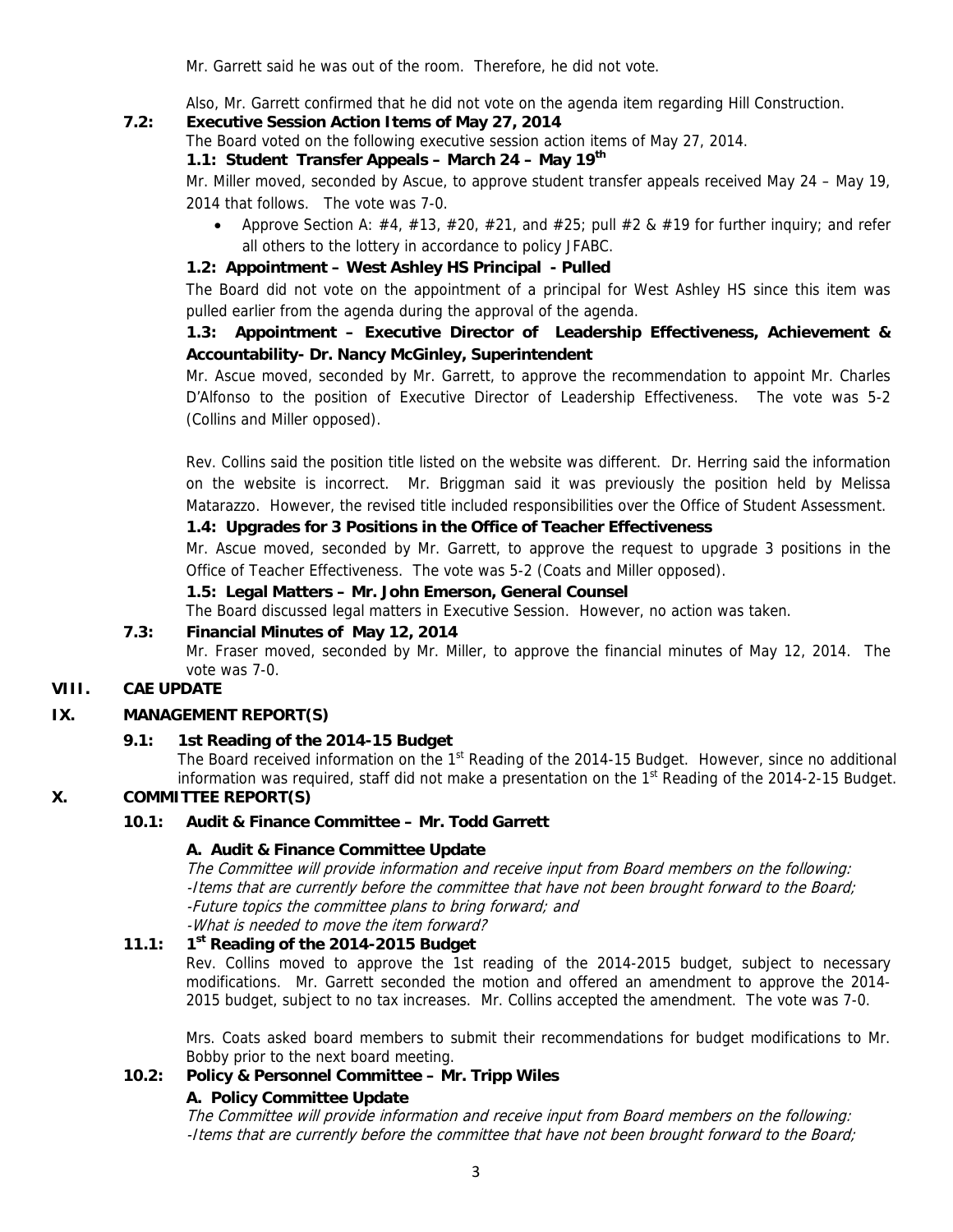#### -Future topics the committee plans to bring forward; and -What is needed to move the item forward?

#### **B. EF - Food Services - First Reading**

Mr. Wiles moved, seconded by Mr. Fraser, to approve the first reading of policy EF – Food Services. The vote was 7-0.

Rev. Collins asked if each student had an equal opportunity to eat lunch at school. Mr. Campbell told Rev. Collins that was the language that was removed from the previous policy.

Mr. Miller said parents inquired about the breakfast served. He asked Mr. Campbell to ensure that students at all levels are receiving a nourishing meal. Mr. Campbell said meals are different for each level. However, next year all levels will require serving of a fruit to all students. Mr. Miller requested Mr. Campbell bring a sample menu to the Board for their review.

### **C. XXXX- Donation of Leave Policy & Regulation - First Reading**

Mr. Wiles moved, seconded by Mr. Garrett, to approve the first reading of policy XXXX - Donation of Leave Policy and regulation. If approved, this policy will simultaneously rescind the Sick Leave Bank Policy & Regulation – GCCCAAA. The vote was 7-0.

Mr. Wiles also said further revision will be made prior to the second reading of the policy to address the rationale.

#### **D. XXXX - Bereavement of Leave - First Reading**

Mr. Wiles moved, seconded by Mr. Ascue, to approve the first reading of policy XXXX – Bereavement of Leave. The vote was 7-0.

#### **10.3: Strategic Education Committee – Mr. Michael Miller**

#### **A. Strategic Education Committee Update**

The Committee will provide information and receive input from Board members on the following: -Items that are currently before the committee that have not been brought forward to the Board; -Future topics the committee plans to bring forward; and -What is needed to move the item forward?

# **B. Expanded Learning Time**

The Board received information on expanded learning time in Charleston Promise Neighborhood School Sanders Clyde ES/MS. The student achievement data on MAP and PASS supports the need for additional learning time for students.

Mrs. Latisha Vaughan Brandon, Assistant Associate Superintendent, Charleston Promise Neighborhood Learning Community, said the power point was provided to the Board earlier. Dr. Teri Peterson (College of Charleston) and Mrs. Vaughn-Brandon presented the information to the Strategic Education Committee earlier. A pilot was suggested for only Sanders Clyde next year. The Superintendent requested this information be provided to the Board. The number of hours per day would be increased. The new school hours would be 7:30am – 5:30pm. Saturday school was initially proposed, however, since there were concerns from staff and others, the extended day option was considered.

Mrs. Vaughn-Brandon said the summer is important for student learning. Once findings are available, data will be shared with the Board. Summer enrichment is proposed in addition to extended days. Also, she referred Rev. Collins to the -power-point presentation that was included in the Board packet.

Rev. Collins asked Mrs. Vaughn-Brandon to bring proof that it is well worth the effort.

Mr. Fraser inquired about the cost. Mrs. Vaughn-Brandon said the cost at this time is none. Transportation hours will be adjusted. Charleston Promise Neighborhood (CPN) will pay cost for expanded learning time.

Mr. Garrett asked if the same personnel will provide services. Mrs. Vaughn-Brandon said teachers do not want a longer day. So there will be a second shift with teachers that want to work and a second group of folks would be hired to do the work.

Mr. Miller asked if there would be three additional hours of instruction. Mrs. Vaughn-Brandon said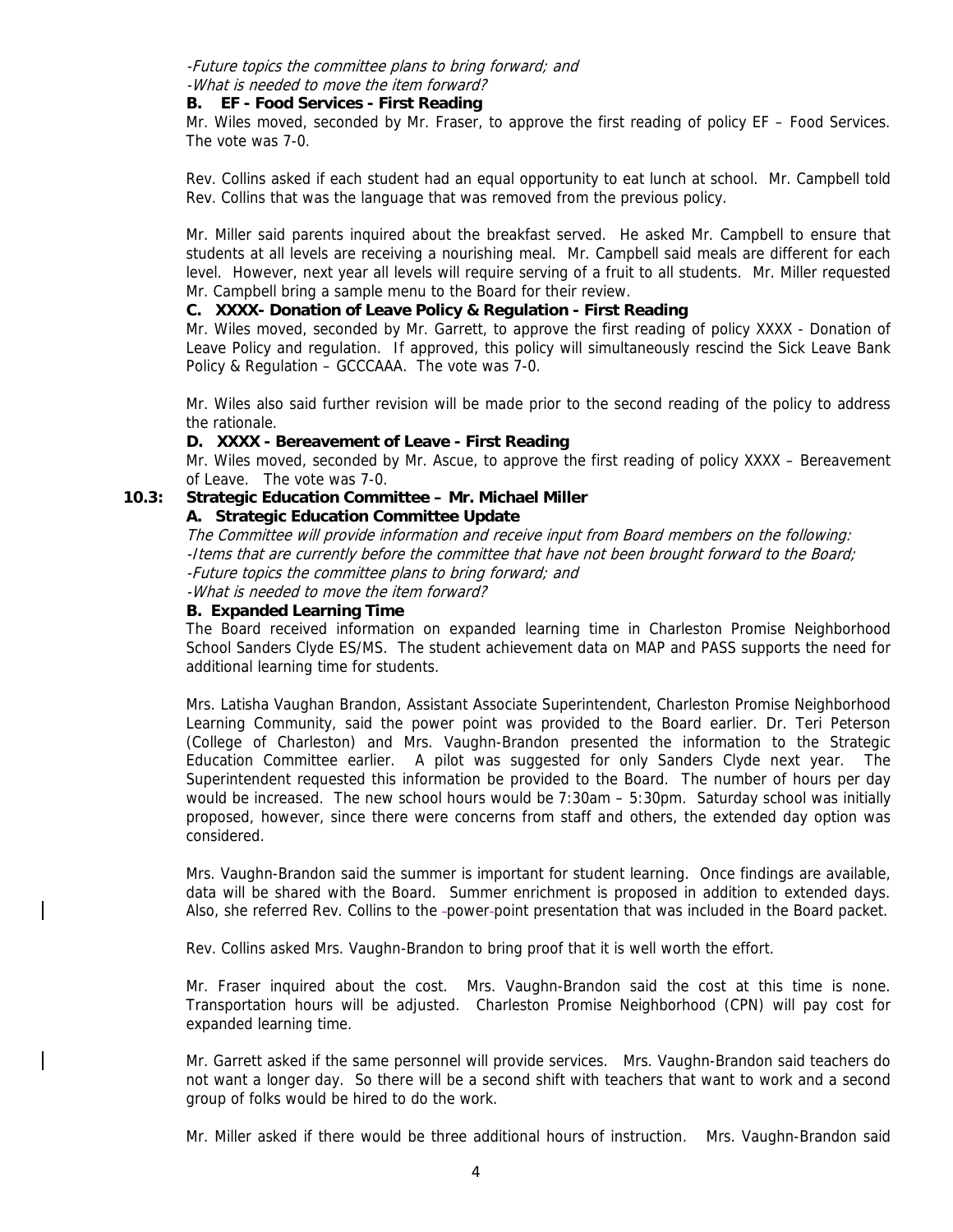details were presented to the Strategic Committee. Each school would have differentiated options based on their school theme. This option would allow Sanders Clyde time for arts infusion, personalized learning time, and physical activities. Staff will review the student's data to determine what is needed during the enrichment block. Sports, yoga, and other activities would also be provided by partners in addition to homework help and dinner.

Since Chicora's theme is Communications, other options would be considered when the extended day option is considered for Chicora.

Mr. Miller asked if there is an issue with students that are behind academically when they start school. Mrs. Vaughn-Brandon said there is an achievement gap and more time is needed to bring students up to par. Mr. Miller suggested a policy for students that are below level when they come to school. He said extended days may help but it may just be a band aid. He said if a child is not ready for first grade, the district should address the issue. Mr. Miller said students that aren't able to do the work should not be promoted because it makes the data harder to achieve. Dr. Herring was asked to bring data for grades K-3 to the Board.

Mr. Ascue suggested that CPN partners should look at addressing issues related to students that are unprepared for schools. Mrs. Vaughn-Brandon said she would share that information with Mrs. Sherry Snipes-Williams since updating the strategies is being considered. She said they already know parenting is a key strategy. Housing and employment are also on the list of strategies. A new person will be hired to begin that work.

Mrs. Coats referred Mr. Miller to the district's policy. Then she asked if additional teachers were needed. Mrs. Vaughn-Brandon said the same number of teachers would be needed with additional partners. They are just reconfiguring efforts of reading partners and others. Mrs. Coats inquired about the lower number of teachers that are scheduled to come in during the morning hours. Mrs. Vaughn-Brandon said core teachers would come in early and non-core partners would come in later. Mrs. Coats said the Board and parents need details because this will change how instruction is done. She said logistics had to be considered since some kids would not want to remain in school until 5pm when others are released at 2:30pm. Mrs. Vaughn-Brandon said parent surveys were done. Mrs. Coats asked about IZLC extended learning time and the cost for CPN to do the same. Mrs. Vaughn-Brandon said Mrs. Sherry Snipes-Williams handles CPN's fund raising efforts. She could address the Board about that at a later time. Also, she said some money is already available for the program for the upcoming school year. Mrs. Coats said sustainability is the key. She requested staff look to see which is best--summer learning or extended day. Also, she said she did not know it could be done without board approval. Vaughn-Brandon said no teacher is forced to extend their contracts.

Rev. Collins said he wants to see exactly what staff wanted to accomplish. Also, he asked staff to look at the cost. Mrs. Coats said specific information would be brought to the Board. Rev. Collins asked if Sanders-Clyde had more need than other schools. Vaughn-Brandon said Dr. McGinley identified the school. Also, the achievement levels of students were reviewed and expanded learning time has proven to close the achievement gap. Also, the ground-work has already begun with Mr. Dixon and many students are already staying late for additional help. Rev. Collins said a certified teacher was needed for both the morning and afternoon programs.

Mr. Miller spoke about the multiple of program layers and asked about measuring program effectiveness. Mrs. Coats said Dr. Herring and Mrs. Vaughn-Brandon could develop a spreadsheet to illustrate the various layers of the program.

#### **XI. POTENTIAL CONSENT AGENDA ITEMS**

#### **11.1: Acquisition of Naviance (Ascue, Collins, Ducker & Miller)**

Per policy BEDB, the four Board members above request that this item be revisited. The Board voted on a recommendation to approve the acquisition of Naviance for all CCSD middle and high schools.

Mr. Ascue moved, seconded by Mr. Miller, to approve the Acquisition of Naviance. The funding source is General Operating Funds. The amount is \$147,628.27. The vote was 4-3 (Coats, Fraser and Garrett opposed).